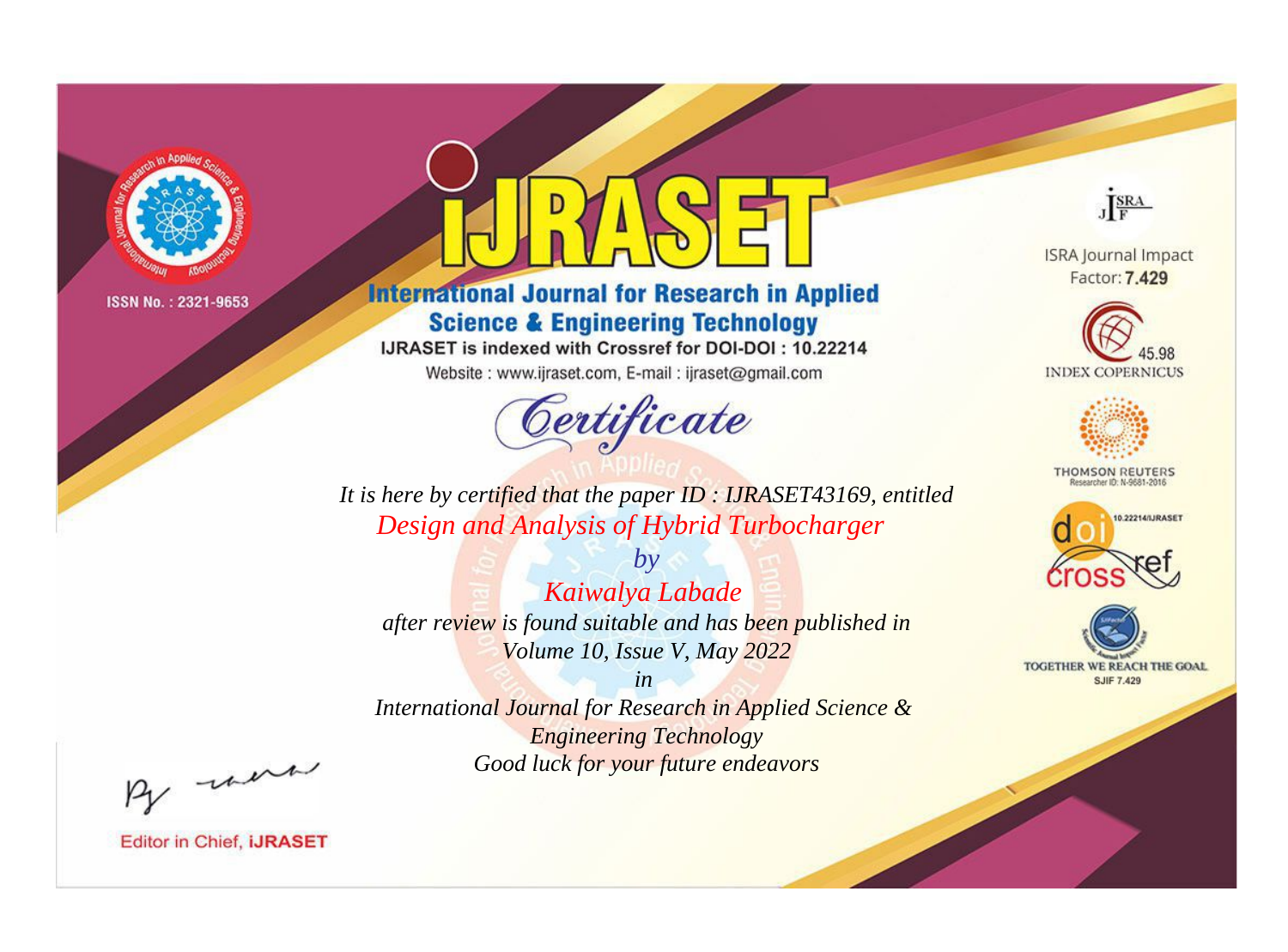

# **International Journal for Research in Applied Science & Engineering Technology**

IJRASET is indexed with Crossref for DOI-DOI: 10.22214

Website: www.ijraset.com, E-mail: ijraset@gmail.com



JERA

**ISRA Journal Impact** Factor: 7.429





**THOMSON REUTERS** 



TOGETHER WE REACH THE GOAL **SJIF 7.429** 

*It is here by certified that the paper ID : IJRASET43169, entitled Design and Analysis of Hybrid Turbocharger*

*by Tanmay Pawar after review is found suitable and has been published in Volume 10, Issue V, May 2022*

*in* 

*International Journal for Research in Applied Science & Engineering Technology Good luck for your future endeavors*

By morn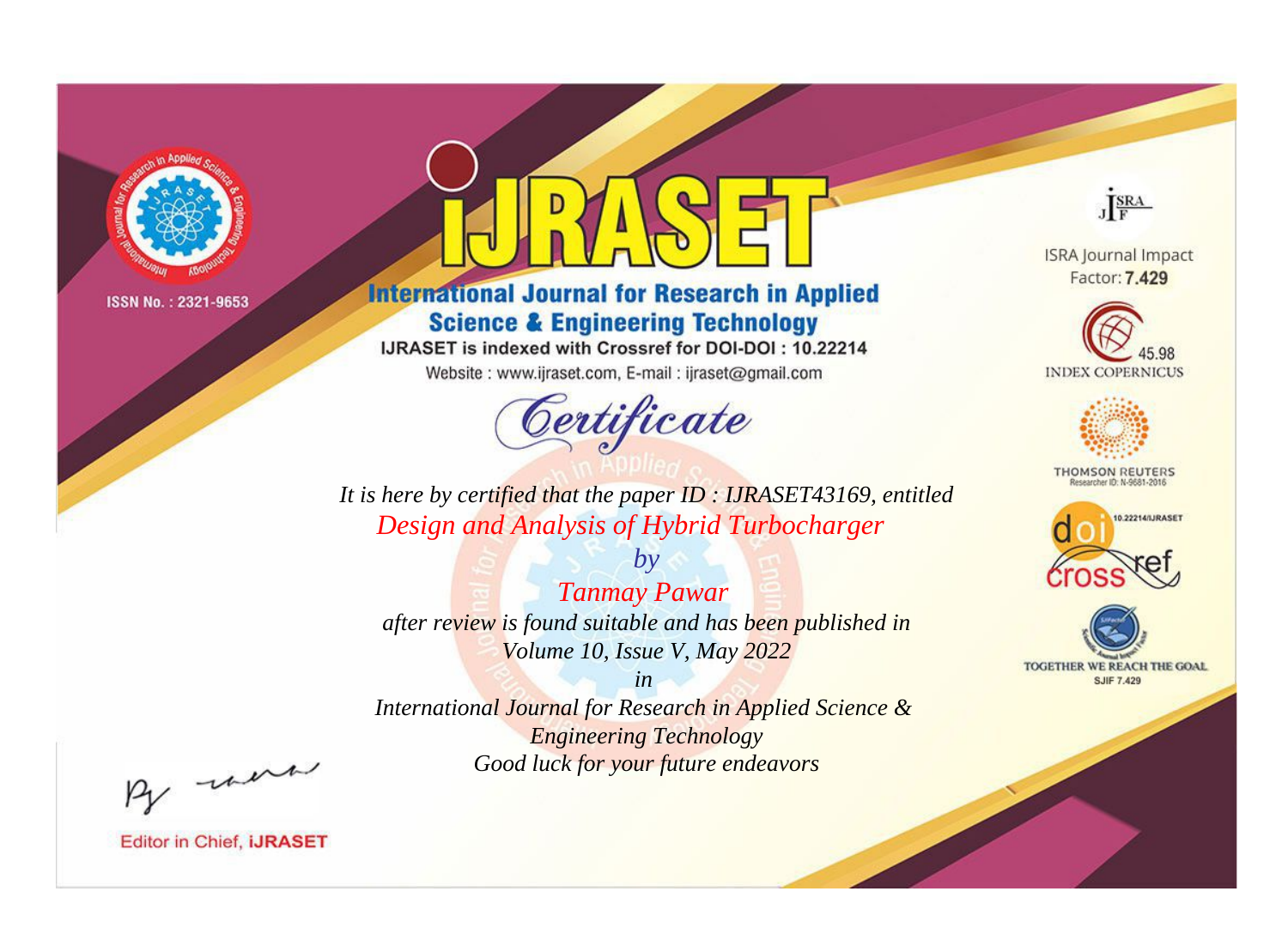

# **International Journal for Research in Applied Science & Engineering Technology**

IJRASET is indexed with Crossref for DOI-DOI: 10.22214

Website: www.ijraset.com, E-mail: ijraset@gmail.com



JERA

**ISRA Journal Impact** Factor: 7.429





**THOMSON REUTERS** 



TOGETHER WE REACH THE GOAL **SJIF 7.429** 

*It is here by certified that the paper ID : IJRASET43169, entitled Design and Analysis of Hybrid Turbocharger*

*by Abhishek Patil after review is found suitable and has been published in Volume 10, Issue V, May 2022*

*in International Journal for Research in Applied Science &* 

*Engineering Technology Good luck for your future endeavors*

By morn